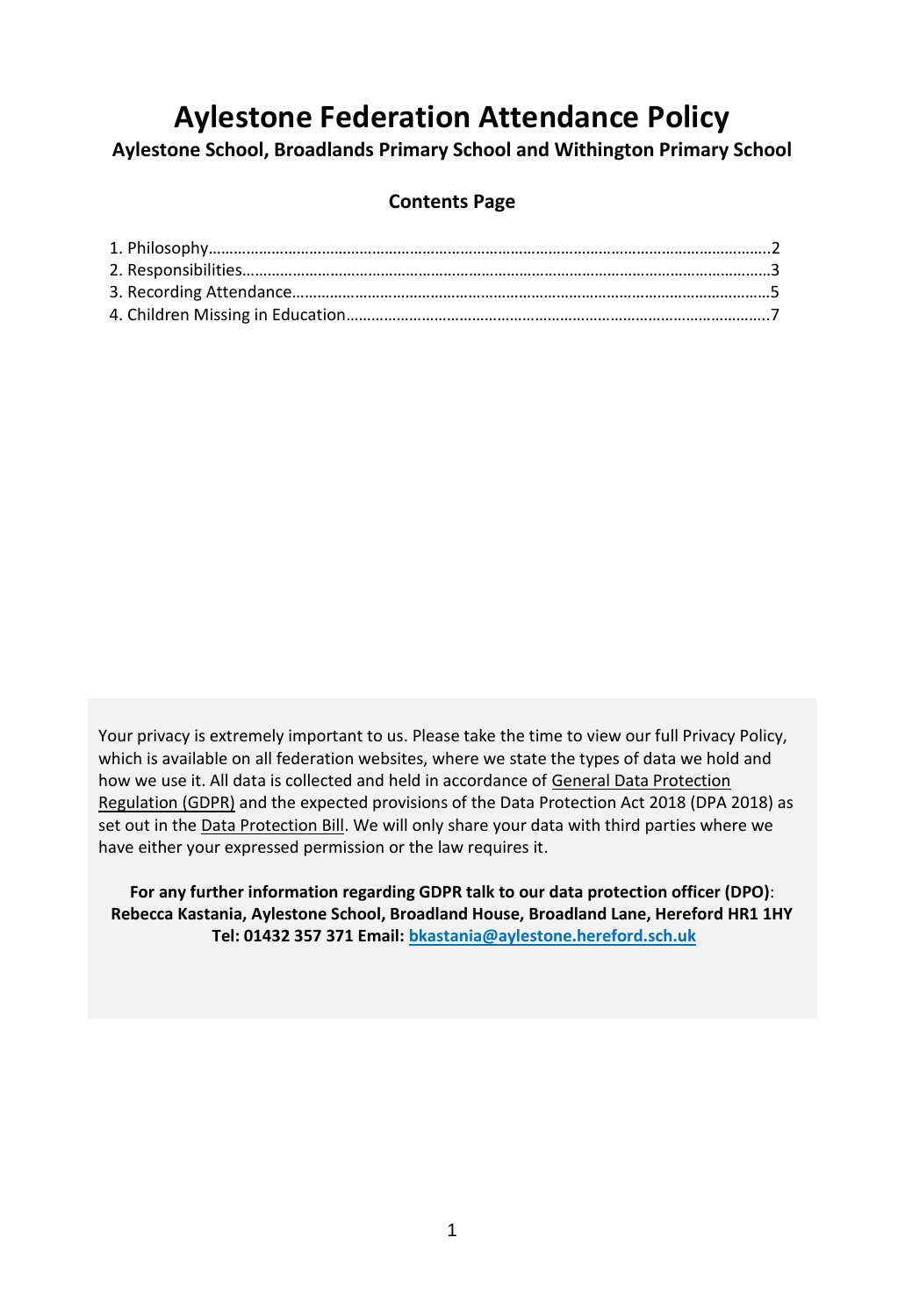# **Philosophy**

At The Aylestone Federation we promote a culture in which children enjoy coming to school. We are committed to providing a full and efficient education to all pupils and embrace the concept of equal opportunities for all. We will endeavour to provide an environment where all pupils feel valued and welcome.

For a child to reach their full potential a high level of school attendance is essential. We consistently aim for maximum attendance for all children. Every opportunity will be used to convey to pupils and their parents or carers the importance of regular and punctual attendance. We aim to provide sensitive and appropriate guidance to parents and carers concerning pupil attendance, taking into account guidance from the Department for Education, which states:

- School attendance is subject to statutory laws and regulations.
- The school should monitor its attendance figures and set targets accordingly.

• The school should review its systems for improving attendance at regular intervals to ensure that it is achieving its set goals.

We have high expectations for attendance. Every child should attend every day that they are required to attend. We are committed to providing an education of the highest standard for all its pupils and recognises this can only be achieved by supporting and promoting excellent school attendance. This is based on the belief that only by attending school regularly and punctually will pupils be able to take full advantage of the educational opportunities available to them. High attainment and good progress depends on good attendance.

# **Statutory duty of parents**

The Education Act 1996 requires parents and carers to ensure their children receive efficient, full-time education, either by regular attendance at school or otherwise.

#### **Statutory duty of schools**

Schools are responsible for recording pupil attendance twice a day: once at the start of the morning session and once during the afternoon session.

The Government expects that:

• Schools will promote good attendance and reduce absence, including persistent absence. Any attendance below 95% is a cause for concern (attendance that is consistently at 90% or below is classified as 'persistent absenteeism') and will be discussed with parents or carers as to how attendance can be improved.

• Schools will ensure every pupil has access to full-time education to which they are entitled and act early to address patterns of absence, by working in partnership with parents.

- Parents and carers will perform their legal duty by ensuring their children of compulsory school age who are registered at school attend regularly in accordance with the school's home/school agreement.
- All pupils will be punctual for their lessons.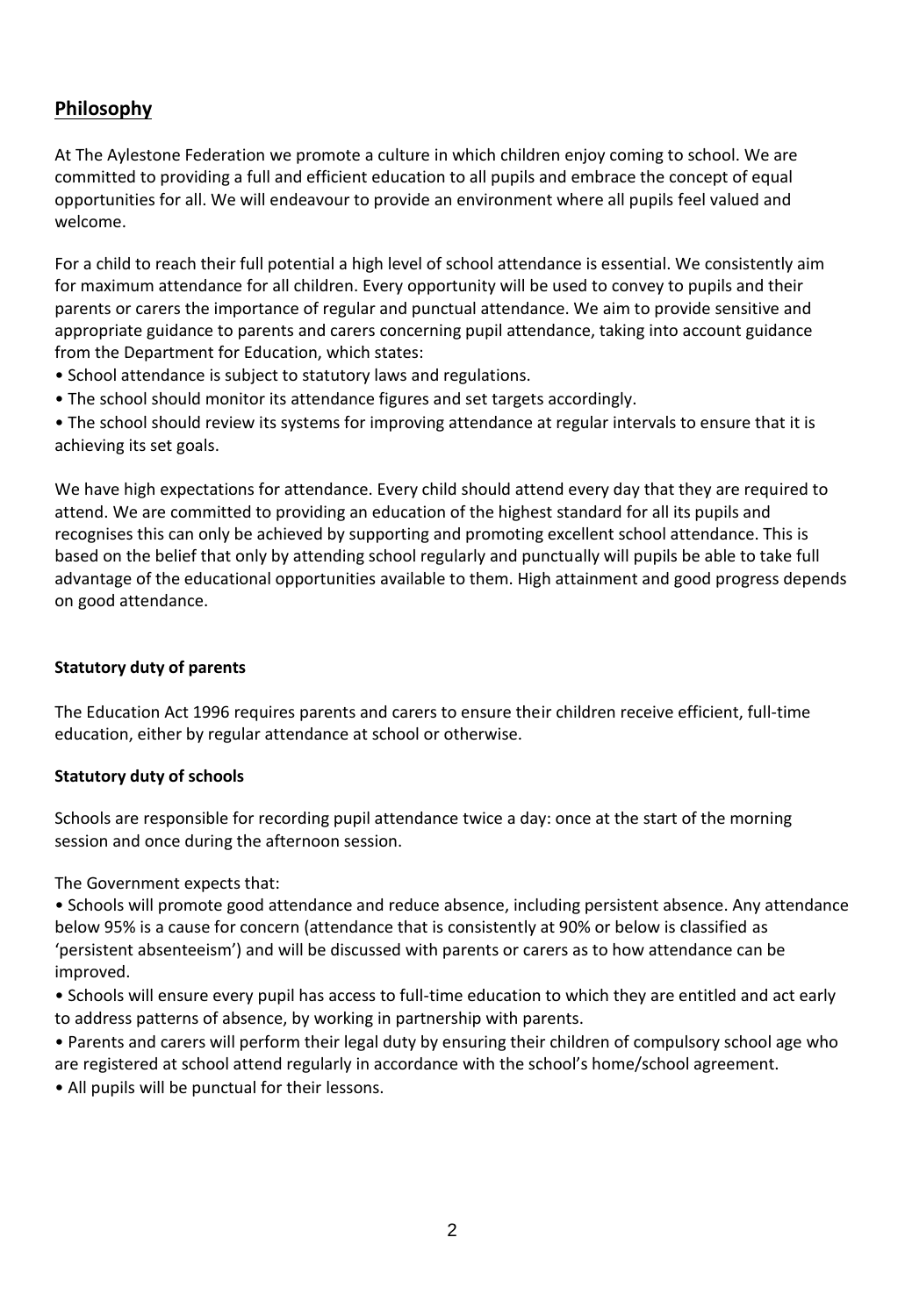# **Purpose of this document**

Pupils, parents and carers, teaching staff, support staff and school governors have a responsibility for ensuring good school attendance and have important roles to play. The purpose of the policy is to clarify everyone's part in this and the policies that underpin it.

The policy has been drawn up based on current Government and Herefordshire Council guidance, and statutory regulations. The school will ensure that all members of the school community have access to this policy.

# **Responsibilities**

# **Federation's responsibilities**

We have a key role to play in supporting and promoting excellent school attendance and will work to provide an environment in which all our pupils are eager to learn, feel valued members of the school community and look forward to coming to school every day. Staff also have a responsibility to set a good example in matters relating to their own attendance and punctuality.

The Head teacher will oversee, direct and co-ordinate the school's work in promoting regular and improved attendance and will ensure the Attendance Policy is consistently applied throughout the school.

## **The school will:**

- work towards ensuring that all pupils feel supported and valued;
- pursue explanations for each absence from school;
- work with all members of the school community, the school's learning mentor, the School Attendance Advisor and the Herefordshire Council in developing and maintaining the whole school attendance policy;
- encourage parents and carers to be actively involved in promoting their child's attendance; and
- send information regularly to parents and pupils informing them of attendance rates and related issues.

# **It is a legal requirement that the Federation will:-**

- a) Be open to all pupils for 380 sessions each school year.
- b) Maintain attendance registers in accordance with the relevant regulations (we will also maintain a separate PA register and monitor PA as a discrete category of absenteeism).
- c) Accurately record and monitor all absenteeism and lateness.
- d) Clearly distinguish between absence which is authorised and absence which is unauthorised according to criteria laid down by the DfE.
- e) Submit termly absence returns through School Census and publish information relating to levels of attendance and absence and include details of these in the Federation prospectuses and annual report to governors.
- f) Set annual targets to reduce absence and submit these targets in accordance with the relevant regulations;

## **The Federation will also take into account relevant guidance issued by the DfE and good practice identified by the Herefordshire Council and will:**

a) Ensure that clear attendance information is regularly communicated to parents through parents' evenings, reports or through other media. Parents should be specifically reminded of their legal responsibilities for ensuring their student's regular and punctual attendance.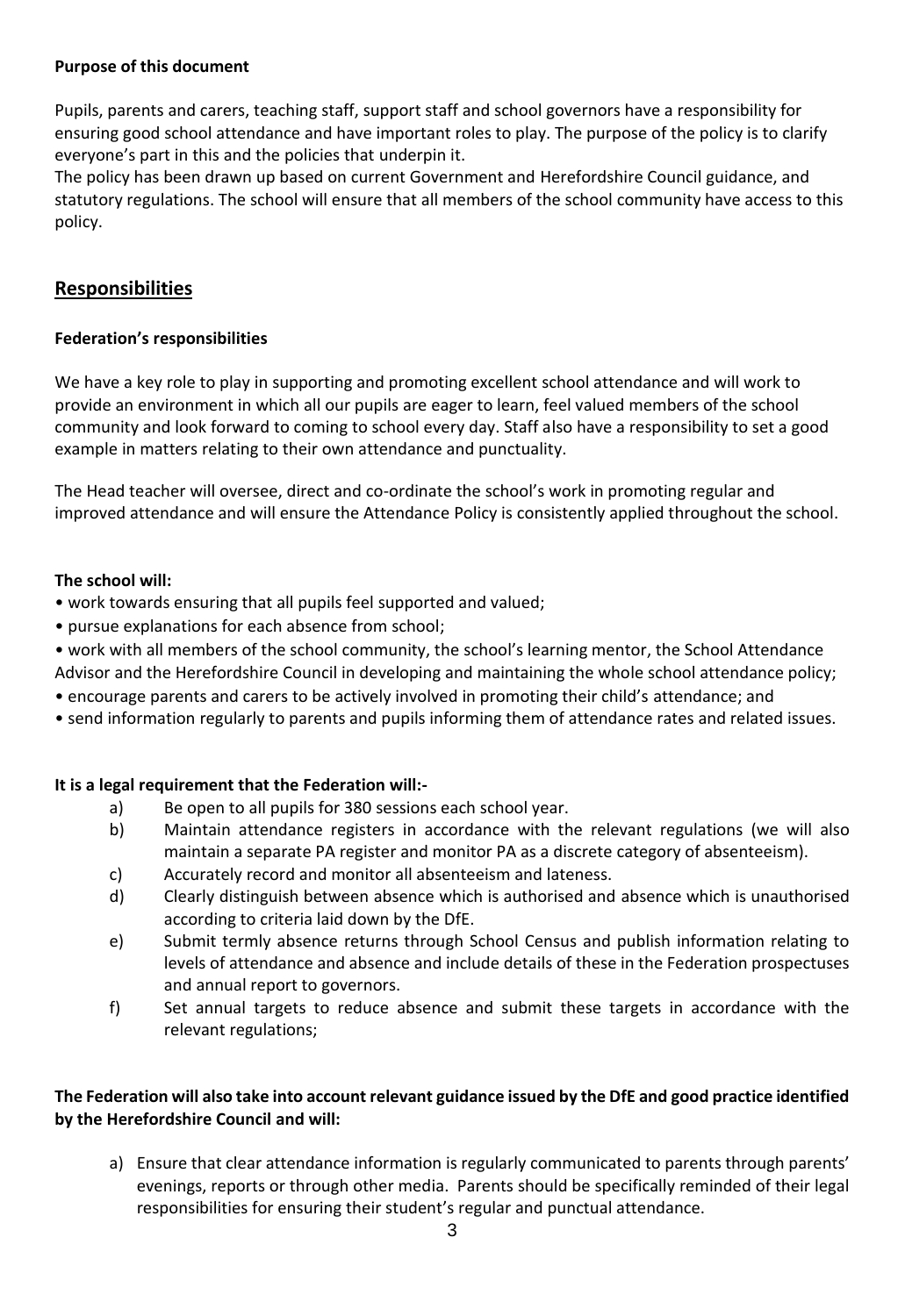- b) Collect and make effective use of attendance data to monitor progress/trends and set targets for improvement – for individuals, classes, year groups and the whole school.
- c) Provide clear guidance to staff on the practice of registration.
- d) Identify clear absence procedures and follow up all absence and lateness; making first day calls where necessary.
- e) Recognise the crucial importance of early intervention and provide appropriate strategies.
- f) Monitor post-registration truancy through the taking of class registers and spot checks and ensure that the parents of any post-registration truants are promptly informed and where necessary actively involved.
- g) Discuss attendance issues as part of the KS2-3 transition process.
- h) Identify a range of both proactive and reactive strategies to promote attendance and address absenteeism, especially persistent absenteeism (including Early Help Assessment where appropriate).
- i) Provide a clear and unambiguous hierarchy of sanctions.
- j) Use attendance rewards which recognise pupils' attendance achievements. Attendance competitions now forms an integral part of the Aylestone School's Reward Policy.
- k) Set up effective networks for liaising with other involved agencies and services, such as the Herefordshire Council's Education Legal Officer, the Independent School Attendance Advisor, Social Care, Police, Health, etc.
- l) Establish procedures for reintegrating long-term absentees and pupils who may, for specific reasons, have been on a reduced timetable.
- m) Identify an interesting, flexible and accessible curriculum which encourages regular attendance.
- n) Work with families and children where attendance is a concern to improve individual attendance and overall outcomes for the child. Ensure that reasonable steps are taken by the Federation before a referral is made to the Herefordshire Council and keep a record of these.
- o) Not authorise leave in term time, unless in exceptional circumstances; and will stress to parents the importance of continuity of learning, particularly in relation to family leave during term time.
- p) Involve and identify a lead governor for attendance.
- q) Identify a lead person with overall responsibility for attendance at each of the federated schools.

#### **Parents' and carers' responsibilities**

The Education Act 1996 states that parents and carers are legally responsible for ensuring that a child of compulsory school age attends school regularly.

The school expects that parents and carers will ensure that:

- their children attend school regularly and punctually;
- they support their children's attendance by avoiding term time leave;
- they contact school on every day of absence to provide an explanation;

• their children arrive at school on time in correct uniform and with the right equipment for the day and are collected on time;

• they work in partnership with the school, for example by attending parents' meetings and consultations, taking an interest in their children's work and activities;

• contact the school immediately if they are concerned about any aspects of their children's school lives; and

• keep the school updated with any changes to contact details.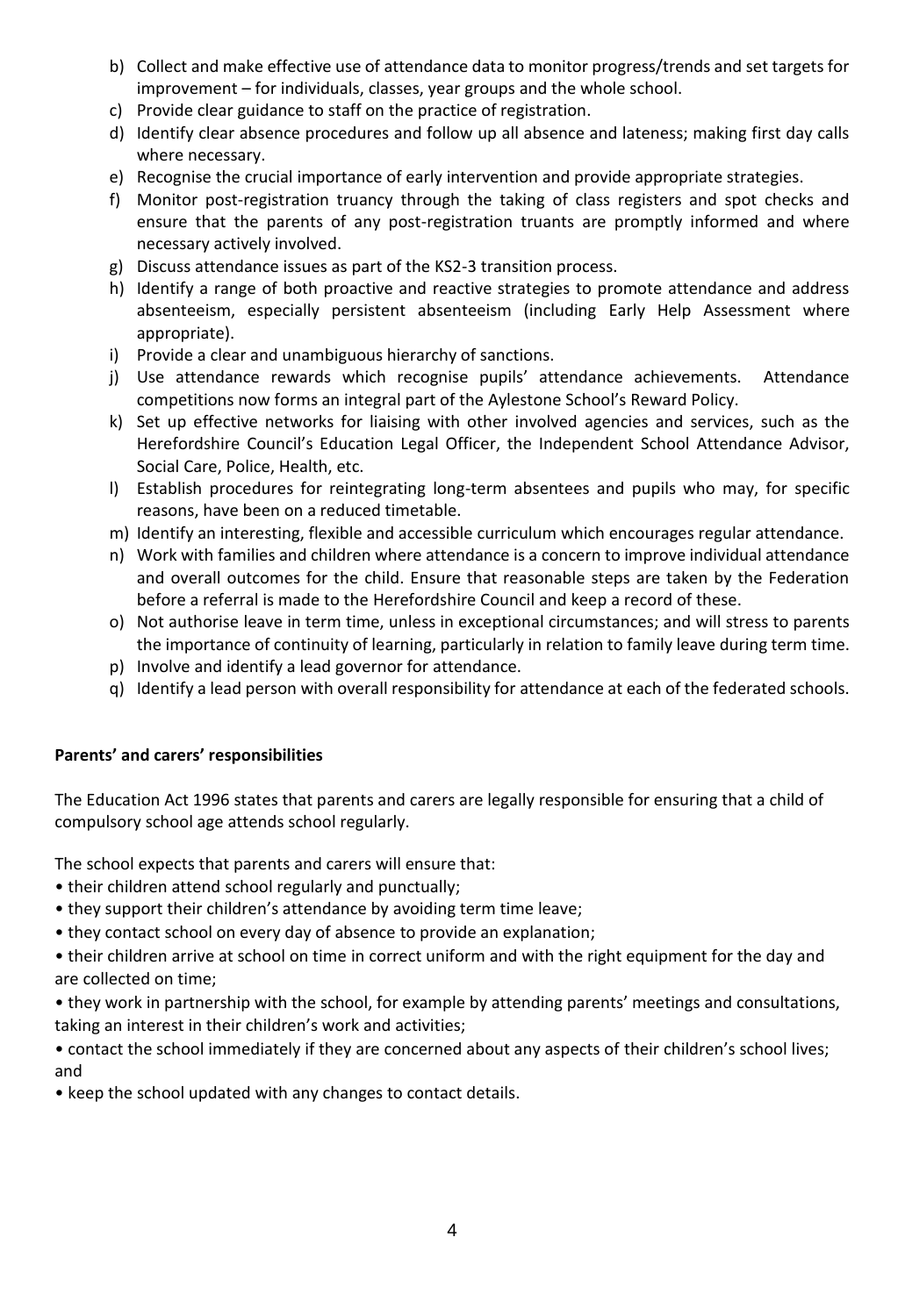#### **Pupils' responsibilities**

All pupils should be aware of the importance of regular school attendance. If they are having difficulties that may prevent them from attending school regularly they should speak to their class teacher or tutor.

Pupils should attend all their lessons on time, ready to learn. Pupils also have a responsibility for reporting to the school office if they arrive late.

#### **Governors' responsibilities**

The Governing Body will oversee, support and challenge the leadership team in ensuring excellent attendance with a view to safeguarding and promoting the welfare of pupils at the school.

## **Recording attendance**

#### **Registration**

School starts at 8.50 am each day. The register remains open until 9.20 am each morning. Any child arriving after 8.50 but before 9.20 will be recorded as late (L). **Any child arriving after the register has closed without a satisfactory explanation will be recorded as late after registration closes (U); meaning an unauthorised absence is recorded for the session.** Afternoon registration is taken at 1.15 pm. The afternoon register will close at 1.35pm**. Any child arriving after the register has closed will be recorded as late after registration (U); an unauthorised absence for the session.**

#### **Absence from school**

If a pupil is unfit for school, parents or carers are asked to contact the school on each day of absence by 9.00am using the school's absence telephone number or via the following e-mail addresses dependent upon which school your child attends:

[attendance@aylestone.hereford.sch.uk](mailto:attendance@aylestone.hereford.sch.uk) [attendance@broadlands.hereford.sch.uk](mailto:attendance@broadlands.hereford.sch.uk) [attendance@withington.hereford.sch.uk](mailto:attendance@withington.hereford.sch.uk)

If a pupil is absent at morning registration and the school has not received an explanation by the close of registration, the office staff will be informed and will contact the parents or carers to establish the reason for the absence.

In cases where the absence at registration is due to an early morning medical appointment, the absence will be recorded as authorised as long as prior notification has been received.

The school should follow up any absences to:

- ascertain the reason;
- ensure the proper safeguarding action is taken;
- identify whether the absence is approved or not; the school will decide whether an absence will be recorded as authorised or unauthorised not the parent; and

• identify the correct code to use before entering it on to the school's electronic register, or management information system which is used to download data to the School Census.

We recognise the clear links between attendance and progress and attendance and safeguarding children. Pupil's attendance rates will be monitored on a weekly basis.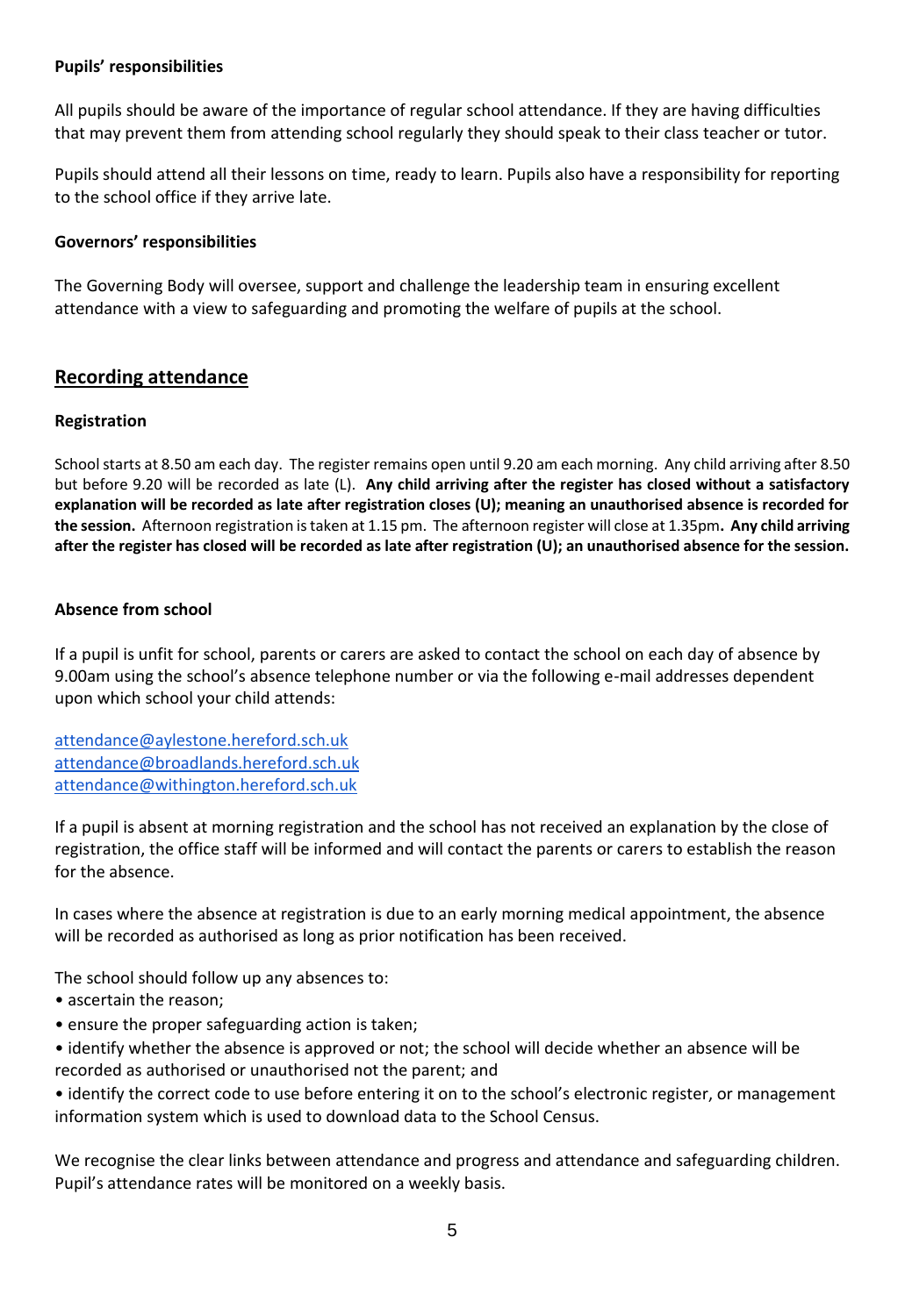If there is a problem with a pupil's attendance, the parents or carers will be informed in writing of the school's concerns and will be encouraged to keep absences to a minimum. The attendance of these pupils will be monitored by the school and if no improvement is noted The Federation will contact parents and carers to work together to remedy the problem.

At registration each morning and afternoon, any child who is not present will be marked as an "unauthorised absence", unless leave has been granted by the school in advance or the reason for absence is already known and accepted by the school as legitimate. Where a reason for absence is given and accepted by the school at a later stage, the register will be amended in such a way that the original entry and the amendment or correction is distinguishable. The decision about whether the absence should be authorised or unauthorised rests with the Head teacher. A note or explanation from a pupil's home does not mean an absence becomes authorised. **The decision whether or not to authorise an absence will always rest with the school.** 

#### **Illness**

Pupils should only be absent from school when too ill to attend. Pupils can attend with minor illnesses. Where there is a long term medical illness, parents and carers may be asked to grant permission for the school to consult the medical practitioner concerned to provide appropriate support. In cases of recurring absences through illness or where the authenticity of the school can request parents to provide medical evidence to support illness. The school can record the absence as unauthorised if it is not satisfied of the authenticity of the illness but should advise parents of their intention. Medical evidence can take the form of prescriptions or appointment cards. The School may ask for consent to liaise with medical professionals.

## **Medical Appointments**

Parents are expected to make medical appointments outside of school hours wherever possible. Where are appointments are unavoidable in school time the child is expected to only be absent for the duration of the appointment, coming to school before the appointment and returning once the appointment has taken place. Parents must provide appointment cards or other evidence of the appointment.

#### **Term time Leave**

Headteachers cannot authorised term time leave unless there are exceptional circumstances. Any application for leave must be made in writing six weeks in advance and the Head teacher must be satisfied that there are truly exceptional circumstances based on the individual facts and circumstances of the case. Where a leave of absence is granted, the Head teacher will determine the number of days a pupil can be away from school.

A leave of absence is granted entirely at the Head teacher's discretion. If the Head teacher does not authorise the absence and parents or carers still choose to take the leave this will then be deemed unauthorised absence. As a result a referral may be submitted to Herefordshire Council, who may issue a Penalty Notice; a fine of £60 per parent per child if paid within 21 days, rising to £120 if paid after 21 days but before 28 days or may take other legal proceedings.

#### **Unauthorised absence**

If no explanation is received for absences, or the School is not satisfied that the explanation for absence is reasonable they will be recorded as unauthorised absences. The School will make efforts to work with pupils and their families where unauthorised absences occur to try to overcome attendance and